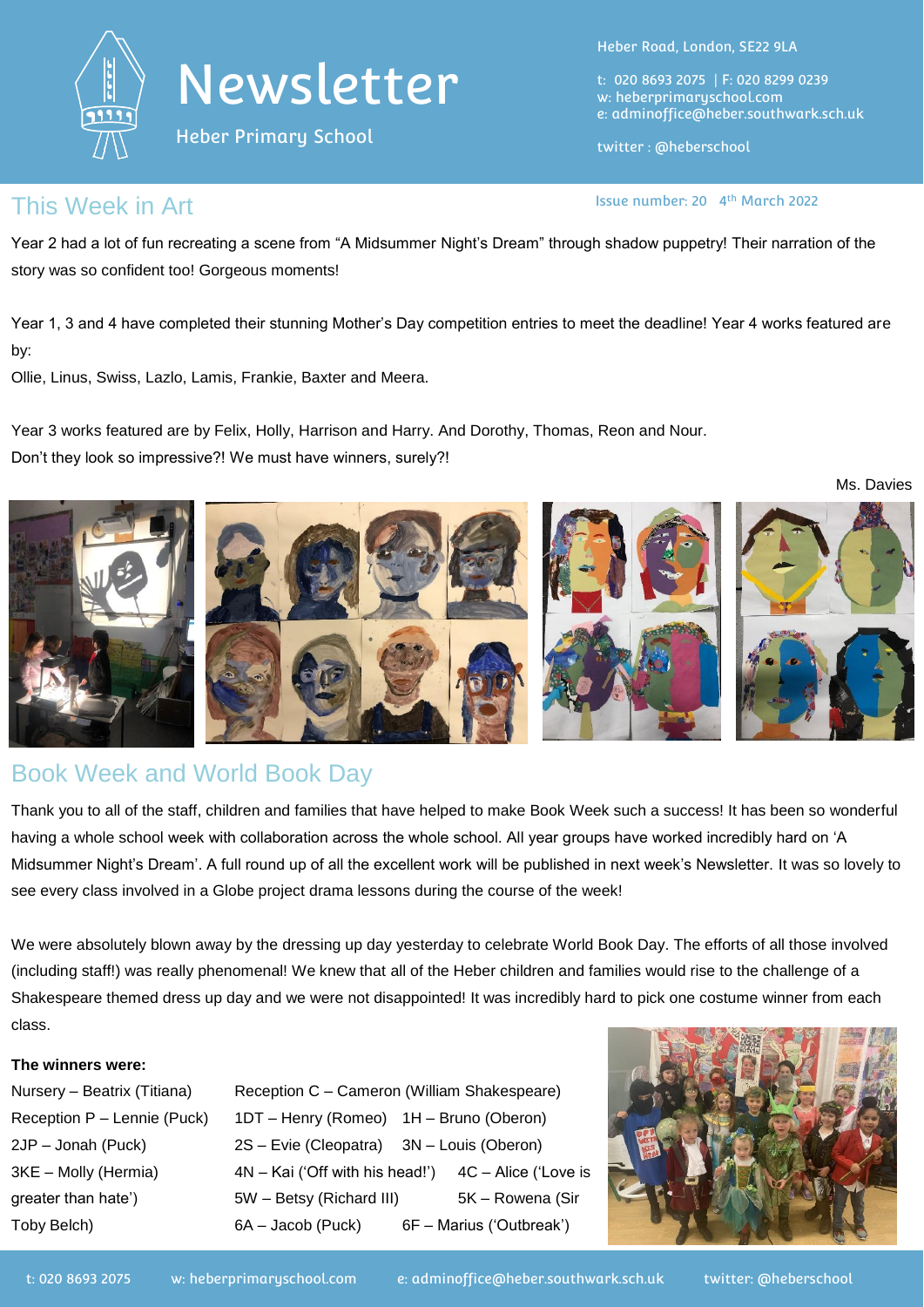

# Newsletter

Heber Primary School

## March P&F Dates for the Diary

Hopefully you'll have seen some comms this week around up and coming events you don't want to miss, but just in case you've missed them, here they are again!

**Friday 11th March:** DRAG BINGO NIGHT in Heber School Hall. There'll be hot food and cold bevvies to get you going. There'll be party anthems, dabbers and dance-offs. Something for everyone - so book your £5 ticket today at [HTTPS://BIT.LY/358ccu4](https://bit.ly/358ccu4) to avoid disappointment! No costume required...

**Tuesday 22nd March:** 9-10.30am COFFEE MORNING at Heber School. Have a chat with other parents/carers and P&F folk over a hot drink and nice slice!

**Saturday 26th March:** EASTER EGG HUNT AND EASTER FAIR at Heber School. Get the Easter vibes started early with seasonal crafts, games, face painting and delicious food and drinks to boot. All years are getting involved so come join the fun at what's lining up to be a great Saturday out!

## Talking to Our Children About the Invasion of Ukraine

I am aware that Russia's invasion of Ukraine may be a distressing and concerning topic for some of our children and they may have questions or be seeking reassurance. We will not introduce the topic to the younger children, but we are aware that children will be bringing different knowledge, questions and feelings into school from what they see and hear outside regardless of their age. Our teachers are prepared to respond appropriately to these.

During class time, our children in Key Stage 2 often watch Newsround and discussions around the topics are had in class. The DfE has compiled useful advice and information to help guide these discussions which I have shared with our whole staff so that they can be prepared to support the children and answer their questions. This information could be useful for you at home. It covers:

- How to talk to young people about distressing complex, emotive news stories
- How to spot mis- and disinformation and how to help pupils do the same

To access this information, click [here](https://educationhub.blog.gov.uk/2022/02/25/help-for-teachers-and-families-to-talk-to-pupils-about-russias-invasion-of-ukraine-and-how-to-help-them-avoid-misinformation/)

### **Other Helpful Websites for Parents/Carers:**

- <https://www.apa.org/topics/resilience/kids-war>
- <https://www.verywellfamily.com/how-to-talk-to-kids-about-war-4147597>
- <https://www.nspcc.org.uk/keeping-children-safe/support-for-parents/talking-about-difficult-topics/>

I hope this is helpful, as we try to support our children to make sense of a tragic situation, and my thoughts are with those of you who are directly impacted by these events.

t: 020 8693 2075 | F: 020 8299 0239 w: heberprimaryschool.com e: [adminoffice@heber.southwark.sch.uk](mailto:adminoffice@heber.southwark.sch.uk)

### twitter : @heberschool

Orla Nothin

FREE SCHOOL FOOD (INC. VEGAN

NO COSTUMES NECESSARY(!),<br>JUST COME ALONG,PLAY BINGO<br>& ENJOY THE SHOW.

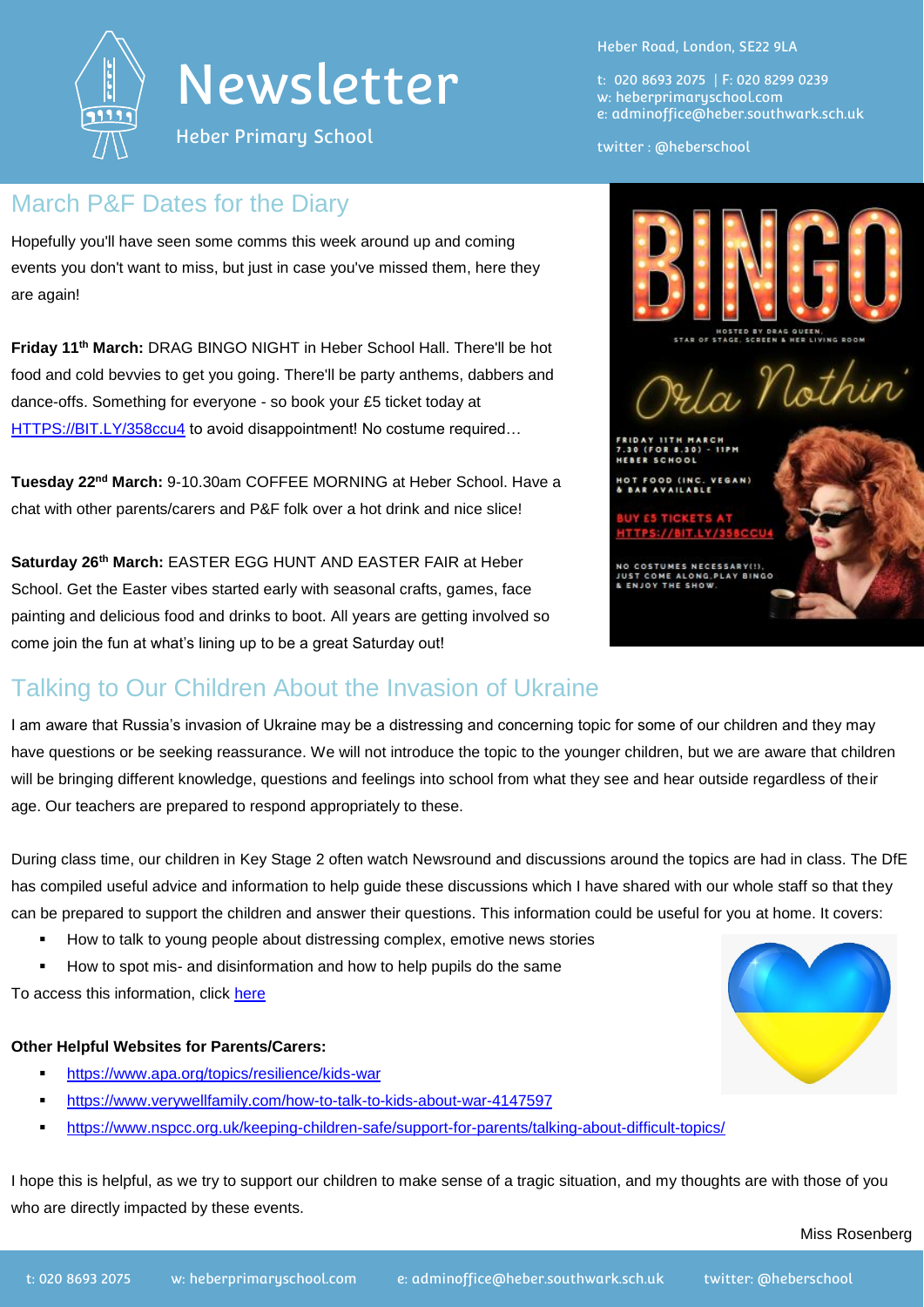

## Newsletter

Heber Primary School



## Victorious Netball Team

#### **Match report written by Alice Atkins (ex-Heber pupil)**

The Heber Netball Club made its debut on the court against local primary Ivydale this Thursday after school. After a quick warm up, the girls walked out onto the court, desperate to get playing. The starting 7 put out an incredible performance and, thanks to the combined efforts of Ruth and Esme, we took an early lead of 5-0. We continued this effort throughout the match into Q2 and Q3 (3-0) and (6-0) respectively, with fresh legs rolling on. The third quarter was all-action and featured 5 consecutive goals from Esther, as GA, including the one that Mr Neve-Dunn called the 'wonder basket'. Our defenders, Ciara, Florence and Anissa, worked tirelessly to keep the ball out of Ivydale's attacking third and they did so successfully, entering the final quarter with a staggering score of 14-0. In the final minutes of the match, Ivydale had a surge of enthusiasm and managed to pop two into the hoop, which was met by a great roar from both sides!

The final score was 15-2 to Heber with Esther scoring 8, Ruth 4 and Esme 3. We concluded the day with some music & Heber chants in the minibus home as well as Esme R being appointed as captain. A massive well done to the whole team for putting all their Wednesday morning training into practice and for cheering each other from the side lines.

Well done to all the players- Bonnie, Ciara, Florence, Ruth, Esther, Anissa, Parker, Zoe, Esme R, Esme D and Esme W Heber Road, London, SE22 9LA

t: 020 8693 2075 | F: 020 8299 0239 w: heberprimaryschool.com e: [adminoffice@heber.southwark.sch.uk](mailto:adminoffice@heber.southwark.sch.uk)

twitter : @heberschool

### Stars of the Week

Congratulations to the following children who were chosen as the Star of the Week for demonstrating our school values this week: Reception – Rafe (RC) and Freddie (RP) Year 1 – Lennon (1DT) and Ava (1H) Year 2 – Elliot (2JP) and Lily (2S) Year 3 – Sam (3KE) and Ruby (3N) Year 4 – Aminah (4C) and Hushai (4N) Year 5 – Maya (5K) and Shameeka (5W) Year 6 – Esme (6A) and Ayman (6F)

## Academic Excellence Awards

This week in our Merit Assembly we celebrated the successes of a child from each class, who excelled in their learning and produced some outstanding work. Well done to the following children:

Reception – Jake (RC) and Sienna (RP) Year 1 – Kaya (1DT) and Reuben (1H) Year 2 – Jessica (2JP) and Grace (2S) Year 3 – Reon (3KE) and Melodie (3N) Year 4 – Dalal (4C) and Baxter (4N)

Year 5 – Grace (5K) and Daniel (5W)

Year 6 – Kaya (6A) and Marius (6F)

## Plant a Flower/Seed Day

Next Friday Mar 11, Heber will begin planting seeds for the school grounds! We are asking for any kind donations from our Heber community - this can be yogurt pots, compost, seeds or any spare plant pots! Any donation will be greatly appreciated, and we are very excited to see what the classes grow this year!

Hello this is eco-cominee and His school. Next friday, He we are going to need aret of  $with~exept$ g Lomende sr. Lo Empty bigger dodo  $1<sub>5</sub>$ sor Miss ward office  $bring it up to 5  $W_{\text{max}}$$ please. We Our morre is "An